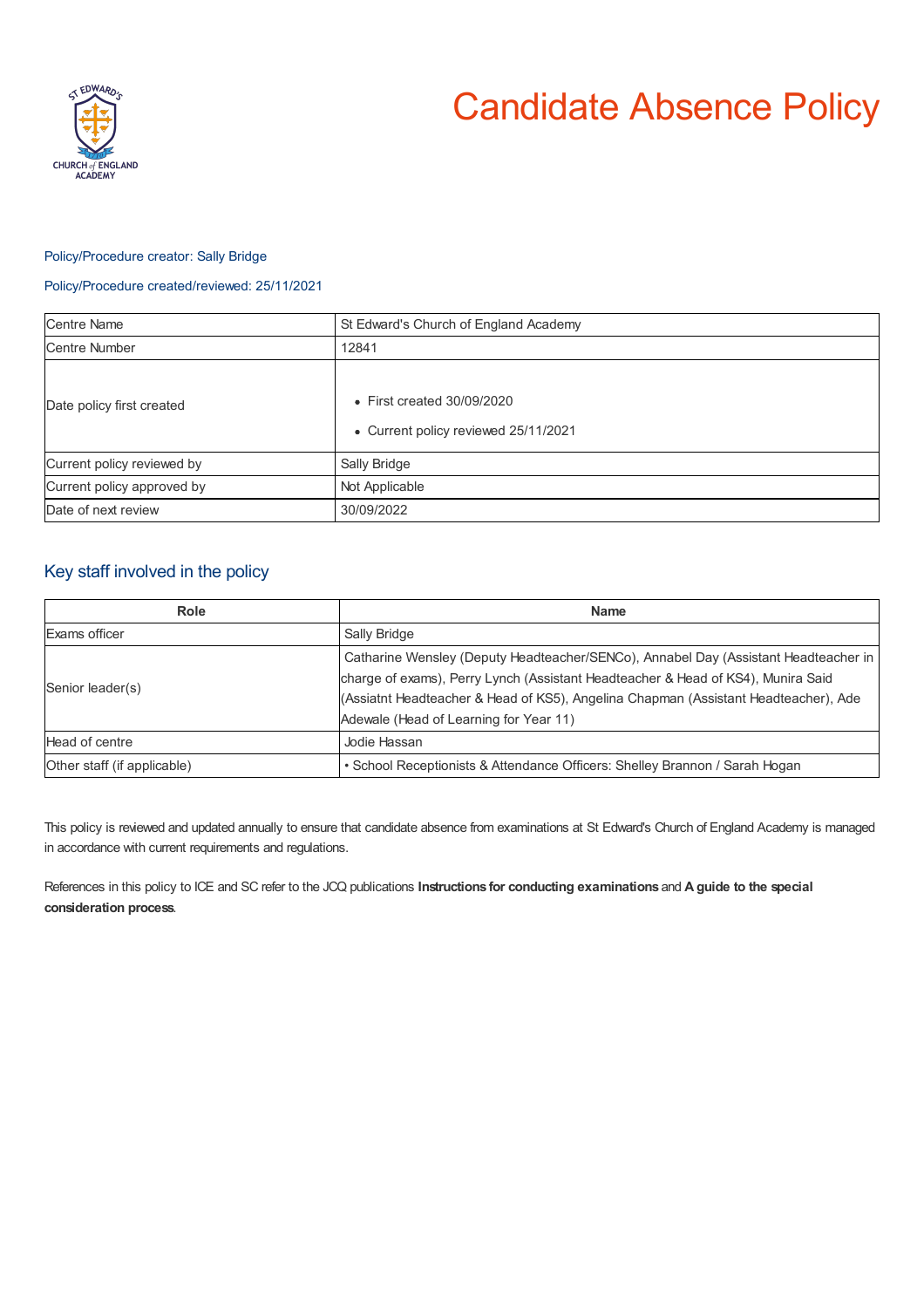# Purpose of the policy

The purpose of this policy is to confirm the arrangements for candidates who are absent from an examination at St Edward's Church of England Academy.

An absent candidate may subsequently arrive once the exam is underway, becoming a late or very late arrival, at which point St Edward's Church of England Academy reserves the right to exercise discretion whether to allow a candidate who arrives after the start of the examination to enter the examination room and sit the examination. (See **Candidate Late Arrival Policy**)

Based upon the circumstances for the absence, and subject to the required conditions being met, an application for special consideration may also be made to the relevant awarding body.

## 1. Identifying and dealing with candidate absence

A candidate will be considered absent from an examination if:

The candidate is not present on completion of the attendance register once candidates are seated and have started the examination (ICE 22.5) OR The candidate is not present when the class register is taken before candidates are invited to enter the room, under supervised conditions, to start their examination, etc.

Once a candidate is identified as absent from an examination, the following action will be taken:

The candidate will be contacted immediately as to their whereabouts and as far as possible arrangements made to ensure their immediate arrival

If a candidate fails to sit an examination, the following action is taken:

- A confirmed candidate absence is clearly recorded on the attendance register which is sent to the examiner/marker
- The candidate absence is noted on the seating plan by crossing through the candidate details

## 2. Roles and Responsibilities

#### **Overview**

It is the responsibility of the following member(s) of staff to deal with candidate absence once it has been identified:

- Exams Officer
- Attendance Officer
- SLT (if needed)

It is the responsibility of the following member(s) of staff to deal with candidates who are persistently absent from examinations:

• SLT (Head of KS4, Head of KS5 & Head of Transition for KS4/5)

#### **The role of invigilators**

#### Invigilators will:

- Be informed of the process for dealing with absent candidates through training
- (updated 2021/22) Ensure that absent candidates are clearly indicated on the attendance register (ICE 22.4)

Additional responsibilities:

Not Applicable

#### **The role of candidates**